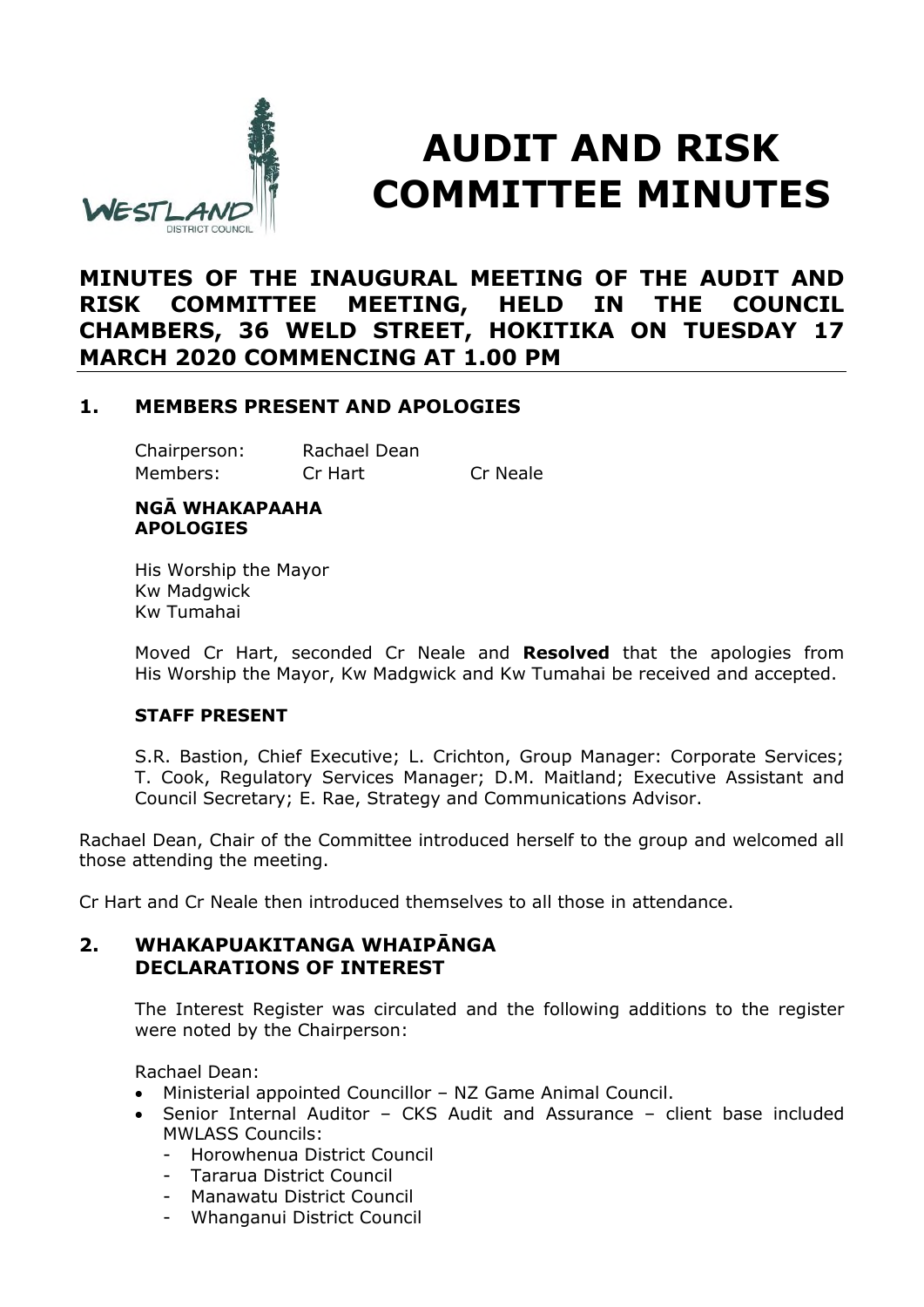- Horizons Regional Council
- Palmerston North City Council
- Ruapehu District Council
- Rangitikei District Council

# **3. STAFF REPORTS**

#### **Audit and Risk Committee - Terms of Reference**

The Group Manager: Corporate Services advised that the purpose of the report is to receive the Terms of Reference for the Audit and Risk Committee, as adopted by Council on the 27 February 2020.

Moved Rachael Dean, seconded Cr Neale and **Resolved** that the Committee adopt the Terms of Reference (ToR) for the Audit and Risk Committee adopted by Council on the 27 February 2020; and include the ToR on the action plan for review at the November 2020 meeting.

#### **Quarter 2 Financial Report**

The Group Manager: Corporate Services advised that the purpose of the report is for the Committee to review the performance of Council as at December 2019.

#### Key items noted:

- Page 29 Solid Waste Renewal, no balance or renewals noted. There is no depreciation reserve.
- Staffing in the Finance Team one role is yet to be filled.
- Reserves Bank Consultation on the use of cash community feedback had been sought.

Action Item:

- The outcome of the community consultation, which the Community Development Officer attended, to be followed up on.
- Stormwater network and pipe upgrades. The CE advised that capital expenditure has been noted in the Long Term Plan and the Annual Plan. There is still to be more planning to be done in this regard.
- Solid Waste The CE advised that there is a modest increase in expenditure due to anticipated less waste.
- Freedom Camping The CE advised that Council will be joining the Ambassador programme in 2021 and Council has been fully recompensed for capital and operational costs with 100% recovery to date. For this season the costs have increased, mainly due to travel costs.

Moved Rachael Dean seconded Cr Hart and **Resolved** that the Committee receives the Quarter 2 Financial Report as at December 2019 and the verbal update.

#### **Investment and Liability Management Policy Review**

The Group Manager: Corporate Services spoke to this item and advised that the purpose of the report is to receive the draft updated Liability Management Policy and the Investment Policy that have been reviewed by PwC with marked up changes for review. The reason for the update is for Council to become a Guarantor Council.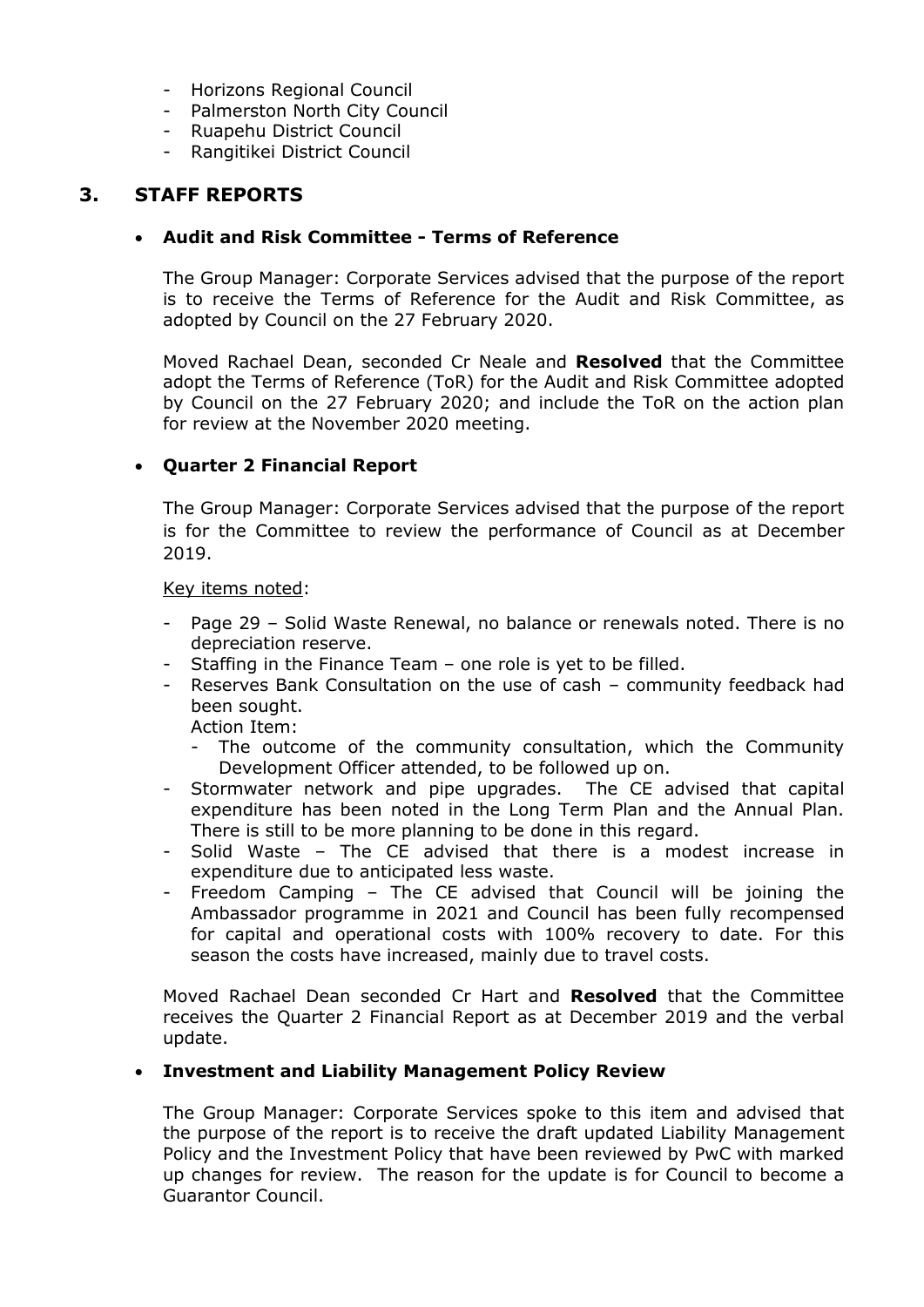Moved Rachel Dean, seconded Cr Neale and Resolved that the Committee adopt the Liability Management Policy and the Investment Policy as attached to the agenda.

# **4. KA MATATAPU TE WHAKATAUNGA I TE TŪMATANUI RESOLUTION TO GO INTO PUBLIC EXCLUDED**

(to consider and adopt confidential items)

Moved Rachael Dean, seconded Cr Neale and **Resolved** that the Audit and Risk Committee confirm that the public were excluded from the meeting in accordance with Section 48, Local Government Official Information and Meetings Act 1987 at 1.25 pm.

The general subject of the matters to be considered while the public are excluded, the reason for passing this resolution in relation to each matter and the specific grounds under Section 48(1) of the Local Government Official Information and Meetings Act 1987 for the passing of the resolution are as follows:

| <b>Item</b><br>No. | <b>General subject</b><br>of each matter<br><b>be</b><br>to<br>considered | <b>Reason</b><br>for<br>passing<br><b>this</b><br>resolution<br>$\blacksquare$ in<br>relation to each<br>matter | Ground(s)<br>under<br><b>Section</b><br>48(1) for the passing of this<br>resolution                                                                                                                                                           |
|--------------------|---------------------------------------------------------------------------|-----------------------------------------------------------------------------------------------------------------|-----------------------------------------------------------------------------------------------------------------------------------------------------------------------------------------------------------------------------------------------|
| 1.                 | Health and Safety<br>Initiatives                                          | Good reasons to<br>withhold<br>exist<br>under Section 7                                                         | That the public conduct of the<br>relevant part of the proceedings<br>of the meeting would be likely to<br>disclosure<br>result<br>in the<br>of<br>information for<br>which<br>good<br>reason or withholding exists.<br>Section $48(1)(a)$    |
| 2.                 | Risk Register                                                             | Good reasons to<br>withhold<br>exist<br>under Section 7                                                         | That the public conduct of the<br>relevant part of the proceedings<br>of the meeting would be likely to<br>the<br>disclosure<br>in<br>result<br>0f<br>information for<br>which<br>good<br>reason or withholding exists.<br>Section $48(1)(a)$ |